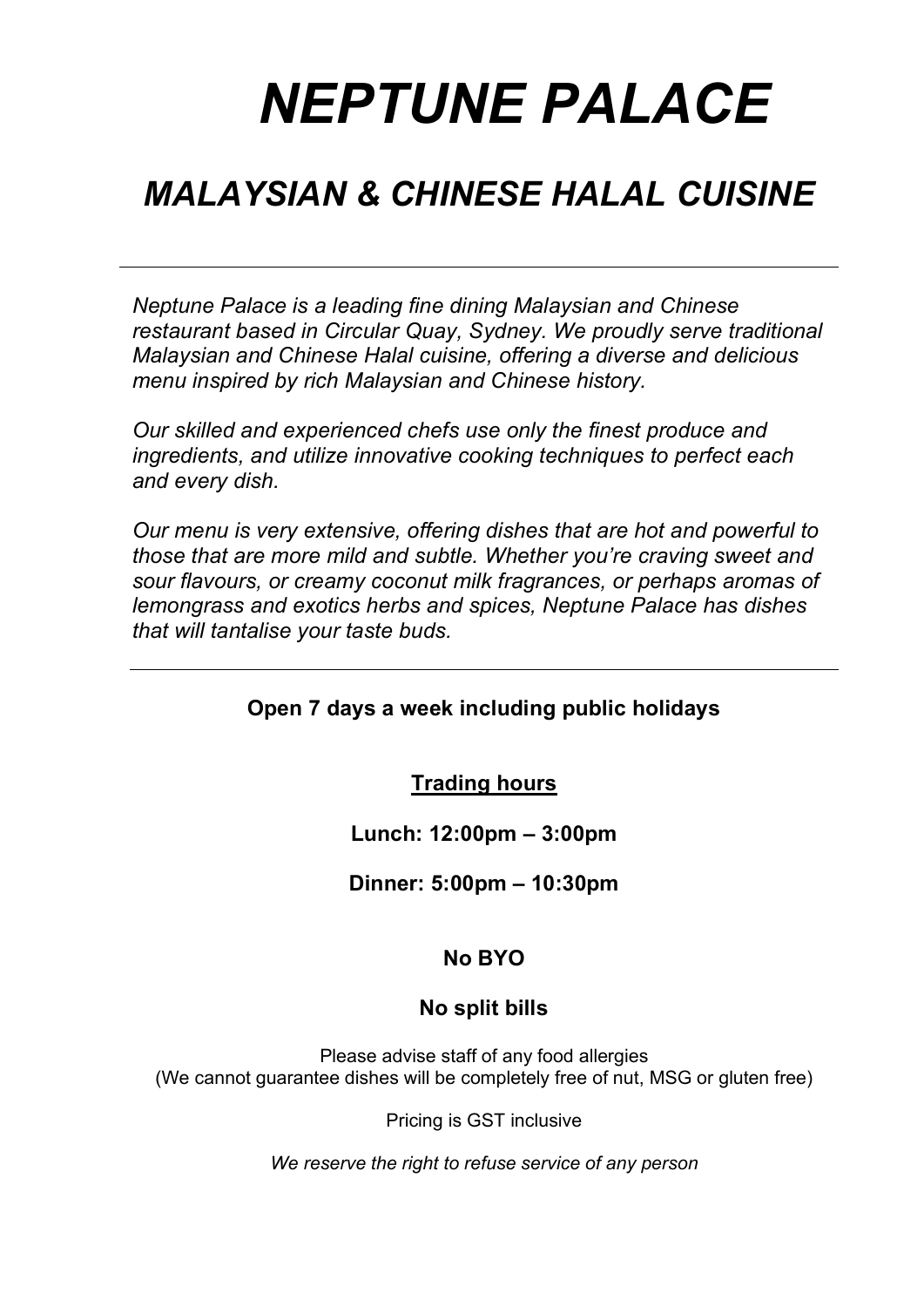#### **Banquet Menus**

Prawn Cutlet Fritter 酥炸鳳尾蝦

Vegetable Spring Rolls 雜菜春卷

\*\*\*\*\*\*\*\*\*\*\*\*\*\*\*

Sze Chuan Prawn Cutlets 川醬鳳尾蝦

Salt and Pepper Squid 椒鹽尤魚

> Honey Chicken 蜜糖脆雞球

Kapitan Chicken 檳城甲必丹雞

Mongolian Lamb 蒙古羊肉

Beef n Black Bean Sauce 鼓汁牛肉

Mixed Green Vegetables 清炒雜菜

> Steamed Rice 白飯

Chinese Tea 茶

\*\*\*\*\*\*\*\*\*\*\*\*\*\*\*\*\*\*\*

Prawn Cutlet Fritter 酥炸鳳尾蝦

Mutabuk *(Mince beef in Malaysian bread)* 咖哩煎牛肉餅

Steamed Scallop Ginger Shallot *with Vermicelli*  薑蔥蒸帶子配粉絲

\*\*\*\*\*\*\*\*\*\*\*\*\*\*\*\*\*\*\*\*

Prawn Cutlets Mentega *(Butter & Curry Leaves)* 奶油鳳尾蝦

Salt and Pepper Soft Shell Crab 椒鹽軟殼蟹

> Steamed Ling Fish Fillets *with Chilli & Black Bean* 豉椒蒸魚柳

Steak in Honey and Black Pepper 蜜椒牛柳

> Kapitan Chicken 檳城甲必丹雞

Mixed Green Vegetables 清炒雜菜

> Steamed Rice 白飯

\*\*\*\*\*\*\*\*\*\*\*\*\*\*\*\*\*\*\*\*

Dessert of the Day 是日甜品

> Chinese Tea 茶

\$58.00 per person (Minimum 6 people)

\$78.00 per person (Minimum 6 people)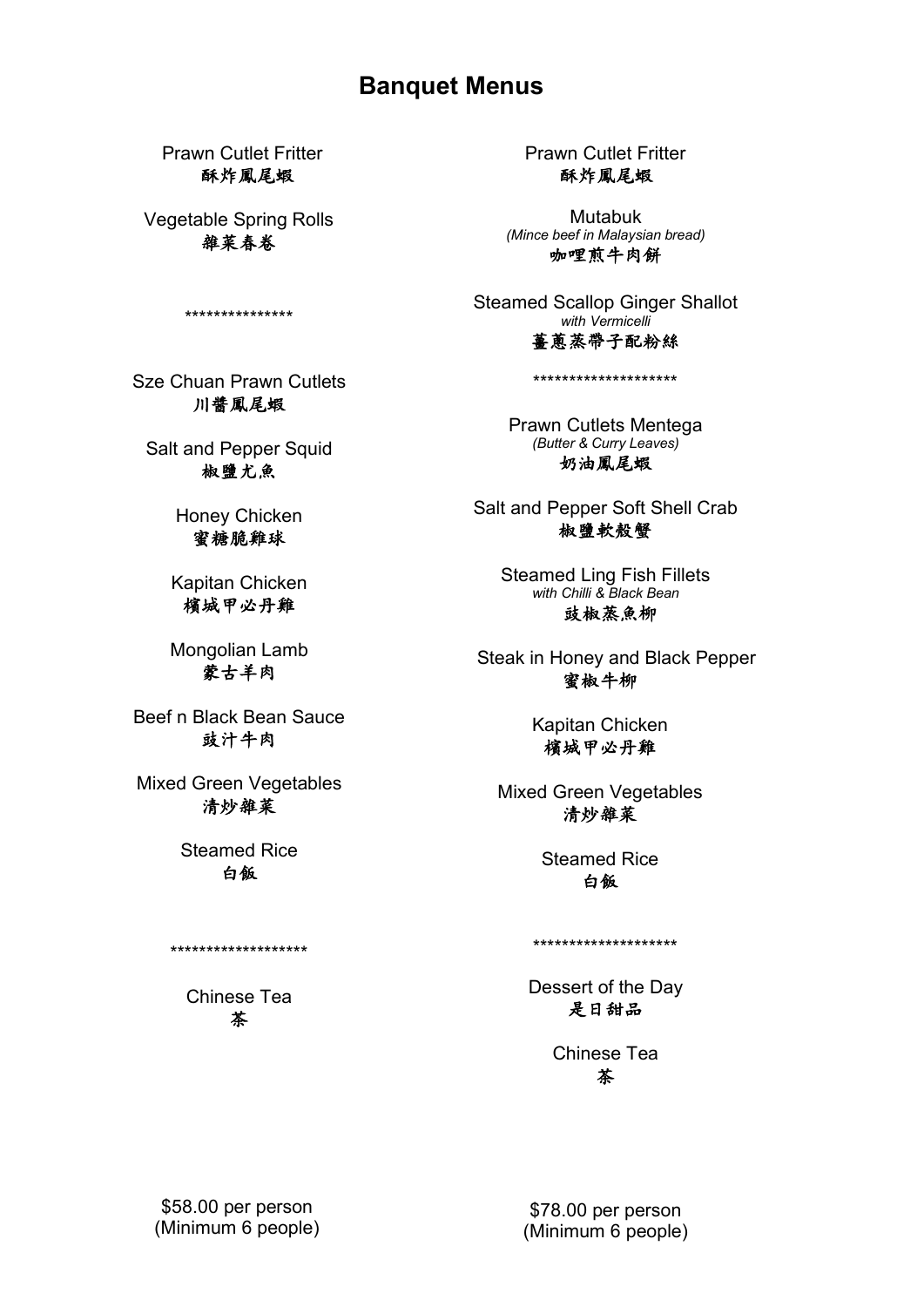#### **Banquet Menus**

Kuch Pie Tee *(Tea Cup) Diced spicy seafood and vegetables in crispy flour shell*

稞拜地

Prawn Cutlet Fritter 酥炸鳳尾蝦

Steamed Scallops in XO Chili *with Vermicelli*

#### XO 蒸帶子配粉絲

\*\*\*\*\*\*\*\*\*\*\*\*\*\*\*\*\*\*\*\*

Lobster with Ginger and Shallot *(or cooked to your liking)* 喜蔥龍蝦

Prawn Cutlet Mentaga *(Butter & Curry Leaves)* 奶油鳳尾蝦

\*\*\*\*\*\*\*\*\*\*\*\*\*\*\*\*\*\*\*\*

Steamed Glacier 51 Toothfish *with signature soy* **蔷蔥蒸冰川51銀鱈魚** 

> Steak Wasabi 青芥辣牛柳

Kapitan Chicken 檳城甲必丹雞

Mixed Green Vegetables 清炒雜菜

> Steamed Rice 白飯

#### \*\*\*\*\*\*\*\*\*\*\*\*\*\*\*\*\*\*\*\*

Dessert of the Day 是日甜品

> Fruit Platter 精美果盆

Chinese Tea 茶

\$118.00 per person (Minimum 6 people)

Kuch Pie Tee *(Tea Cup) Diced spicy seafood and vegetables in crispy flour shell*

稞拜地

Seafood Roll 酥炸海鮮卷

Mandarin Duck 香酥炸鴨拌薄餅

\*\*\*\*\*\*\*\*\*\*\*\*\*\*\*\*\*\*\*\*

Lobster Mentega *(Butter & Curry Leaves) (or cooked to your liking)* 奶油龍蝦

\*\*\*\*\*\*\*\*\*\*\*\*\*\*\*\*\*\*\*\*

Live Queensland Coral Trout *(cooked to your liking)* 清蒸昆省柬星斑

Dry Curry Prawn Cutlets 乾咖哩鳳尾蝦

Salt and Pepper Soft Shell Crab 椒鹽軟殼蟹

Steak in Honey and Black Pepper 蜜椒牛柳

> Kapitan Chicken 檳城甲必丹雞

Mixed Green Vegetables 清炒雜菜

> Steamed Rice 白飯

\*\*\*\*\*\*\*\*\*\*\*\*\*\*\*\*\*\*\*\*

Dessert of the Day 是日甜品

> Fruit Platter 精美果盆

Chinese Tea 茶

\$158.00 per person (Minimum 6 people)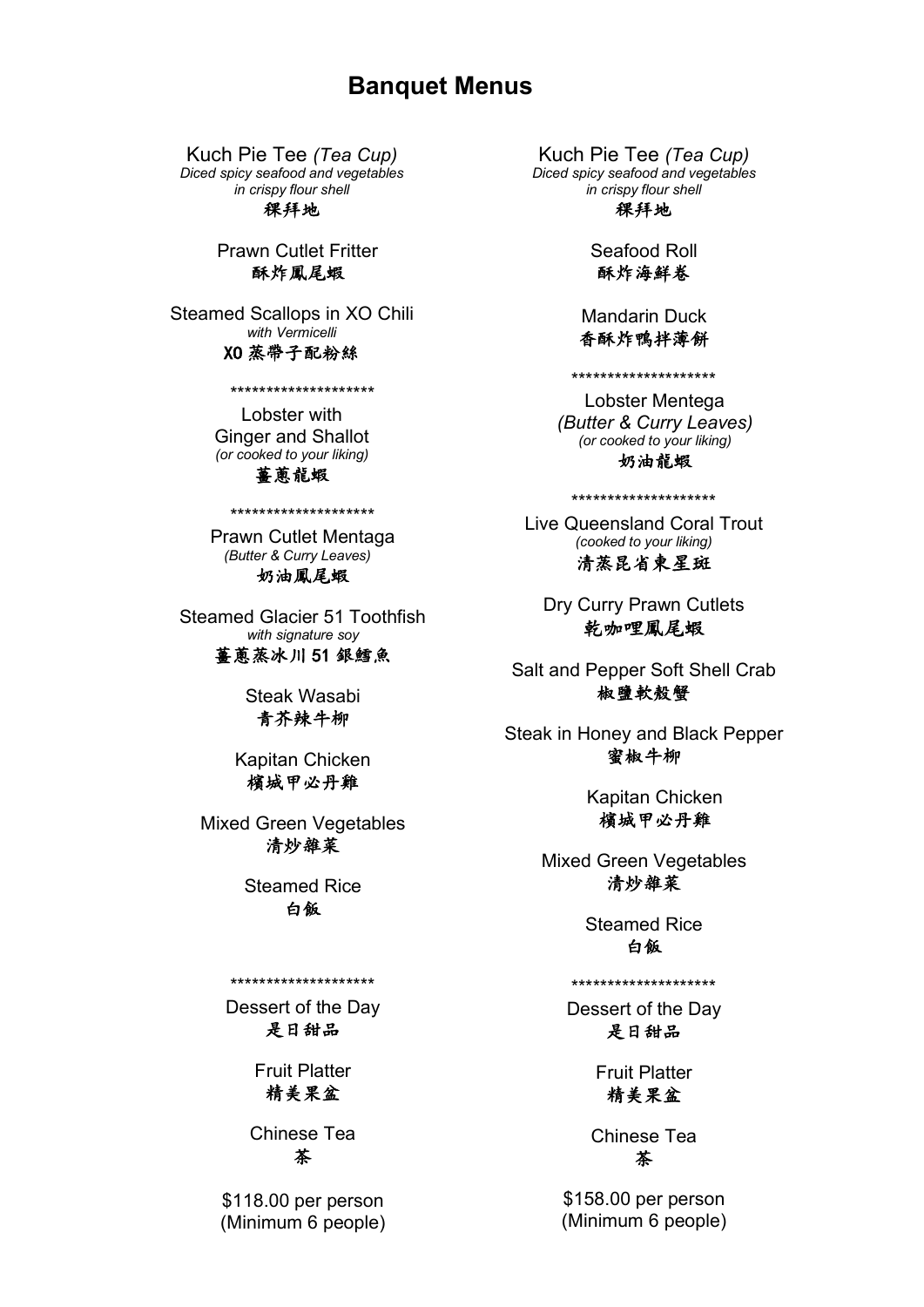## **Special Recommendations 特別推介**

| Wagyu Scotch Fillet<br>Marble score 9+ (300g)                                                                                                                                                                                                                  |          | 頂級雪花和牛  |
|----------------------------------------------------------------------------------------------------------------------------------------------------------------------------------------------------------------------------------------------------------------|----------|---------|
| <b>Poached with Supreme Soup</b><br>A specialty of the house, cooked at the table.<br>Thin slices of tender wagyu beef gently bathed in a dedicate stock and served with two fragrant sauces.<br>Complimented by Chinese greens served in the delicious broth. | \$158.80 | 席前堂灼    |
| <b>Stir Fried with Soy Bean sauce</b>                                                                                                                                                                                                                          | \$138.80 | 蔥爆和牛    |
| <b>Stir Fried with Preserved Olive Leaves</b>                                                                                                                                                                                                                  | \$138.80 | 欖菜炒和牛   |
| <b>Stir Fried with XO Sauce</b>                                                                                                                                                                                                                                | \$138.80 | XO 醬炒和牛 |
| <b>Premium Lamb Cutlets (Four)</b>                                                                                                                                                                                                                             | \$48.80  | 羊排      |
| <b>Salt and Pepper</b>                                                                                                                                                                                                                                         |          | 椒鹽羊排    |
| <b>Chilli and Black Bean</b>                                                                                                                                                                                                                                   |          | 豉椒乾爆羊排  |
| <b>Dry Curry</b>                                                                                                                                                                                                                                               |          | 乾咖哩羊排   |
| <b>Honey and Black Pepper Sauce</b>                                                                                                                                                                                                                            |          | 蜜椒羊排    |
| <b>Venison</b>                                                                                                                                                                                                                                                 | \$48.80  | 肉       |
| <b>Chilli Black Bean</b>                                                                                                                                                                                                                                       |          | 豉椒炒鹿肉   |
| <b>Chilli and Fresh Herbs</b>                                                                                                                                                                                                                                  |          | 香草炒鹿肉   |
| <b>XO Chilli</b>                                                                                                                                                                                                                                               |          | XO 醬炒鹿肉 |
| <b>Honey and Black Pepper</b>                                                                                                                                                                                                                                  |          | 蜜椒炒鹿肉   |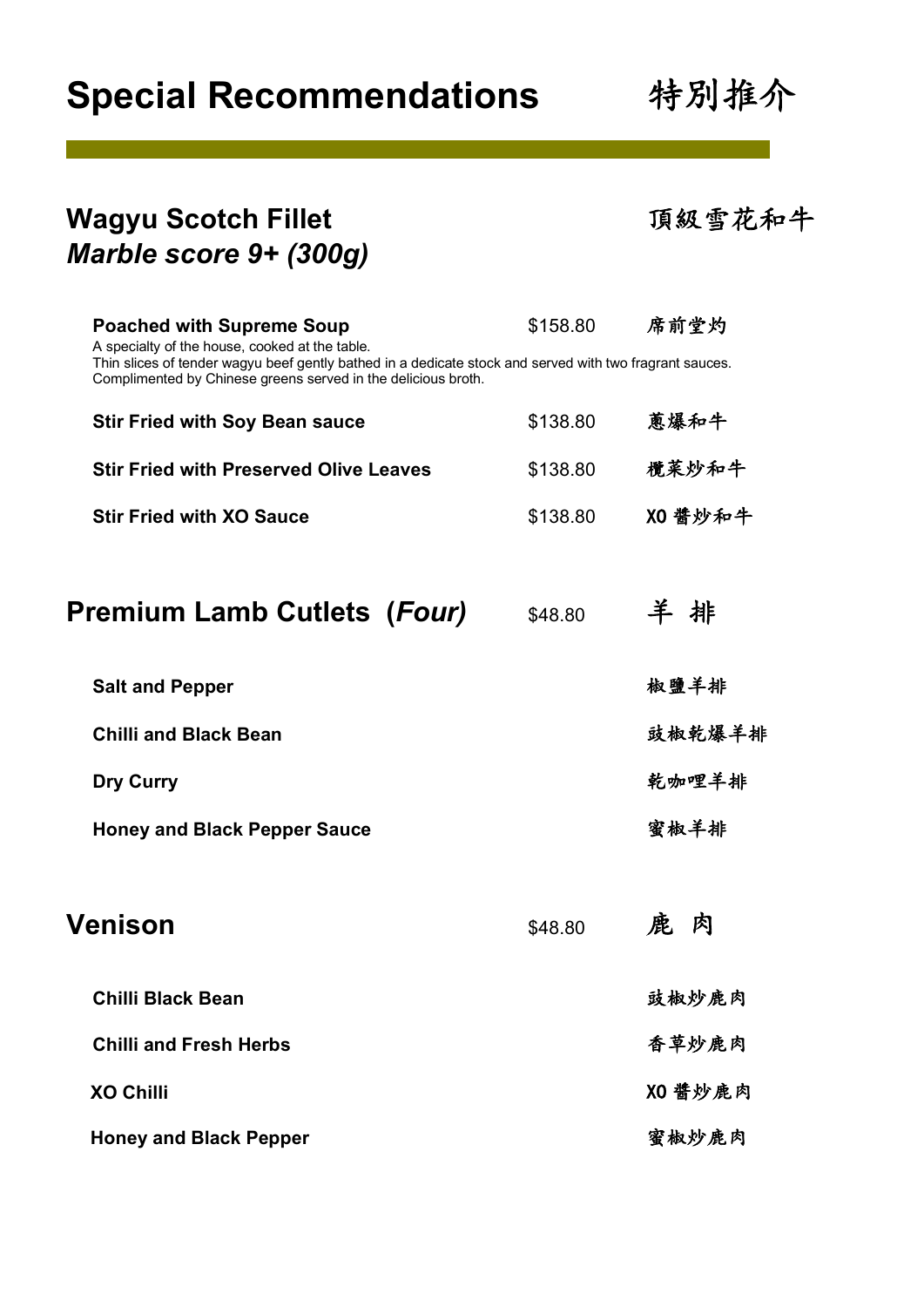**Special Recommendations 特別推介** 

| <b>Glacier 51 Toothfish</b>                                                                               |                                                        |         | 冰川51 銀鱈魚      |  |
|-----------------------------------------------------------------------------------------------------------|--------------------------------------------------------|---------|---------------|--|
| ENTRÉE                                                                                                    | (Two)                                                  |         | 頭盆            |  |
| <b>Fried with Signature Soy sauce</b><br>and mild Chilli<br>Signature soy sauce is a mixture of soy sauce | with sugar cane, rock sugar, ginger shallot and chilli | \$29.80 | 煎封汁冰川 51 銀鱈魚  |  |
| <b>Steamed with Ginger and Shallot</b>                                                                    |                                                        | \$26.80 | 薑蔥蒸冰川 51 銀鱈魚  |  |
| <b>Salt and Pepper</b>                                                                                    |                                                        | \$26.80 | 椒鹽冰川51銀鱈魚     |  |
| Main                                                                                                      | (Four)                                                 |         | 主菜            |  |
| <b>Fried with Signature Soy sauce</b><br>and mild Chilli<br>Signature soy sauce is a mixture of soy sauce | with sugar cane, rock sugar, ginger shallot and chilli | \$55.80 | 煎封汁冰川 51 銀鱈魚  |  |
| <b>Steamed with Ginger and Shallot</b>                                                                    |                                                        | \$49.80 | 薑蔥蒸冰川 51 銀鱈魚  |  |
| <b>Steamed with Black Bean Chilli</b>                                                                     |                                                        | \$49.80 | 豉椒蒸冰川51 銀鱈魚   |  |
| <b>Garlic and Soy sauce</b>                                                                               | <b>Steamed with Sun Dried Mandarin Peel,</b>           | \$49.80 | 蒜茸果皮蒸冰川51 銀鱈魚 |  |
| <b>Salt and Pepper</b>                                                                                    |                                                        | \$49.80 | 椒鹽冰川51銀鱈魚     |  |
| <b>Turmeric sauce</b><br>Fried fillets in spicy coconut and turmeric sauce                                |                                                        | \$49.80 | 香辣花奶冰川 51 銀鱈魚 |  |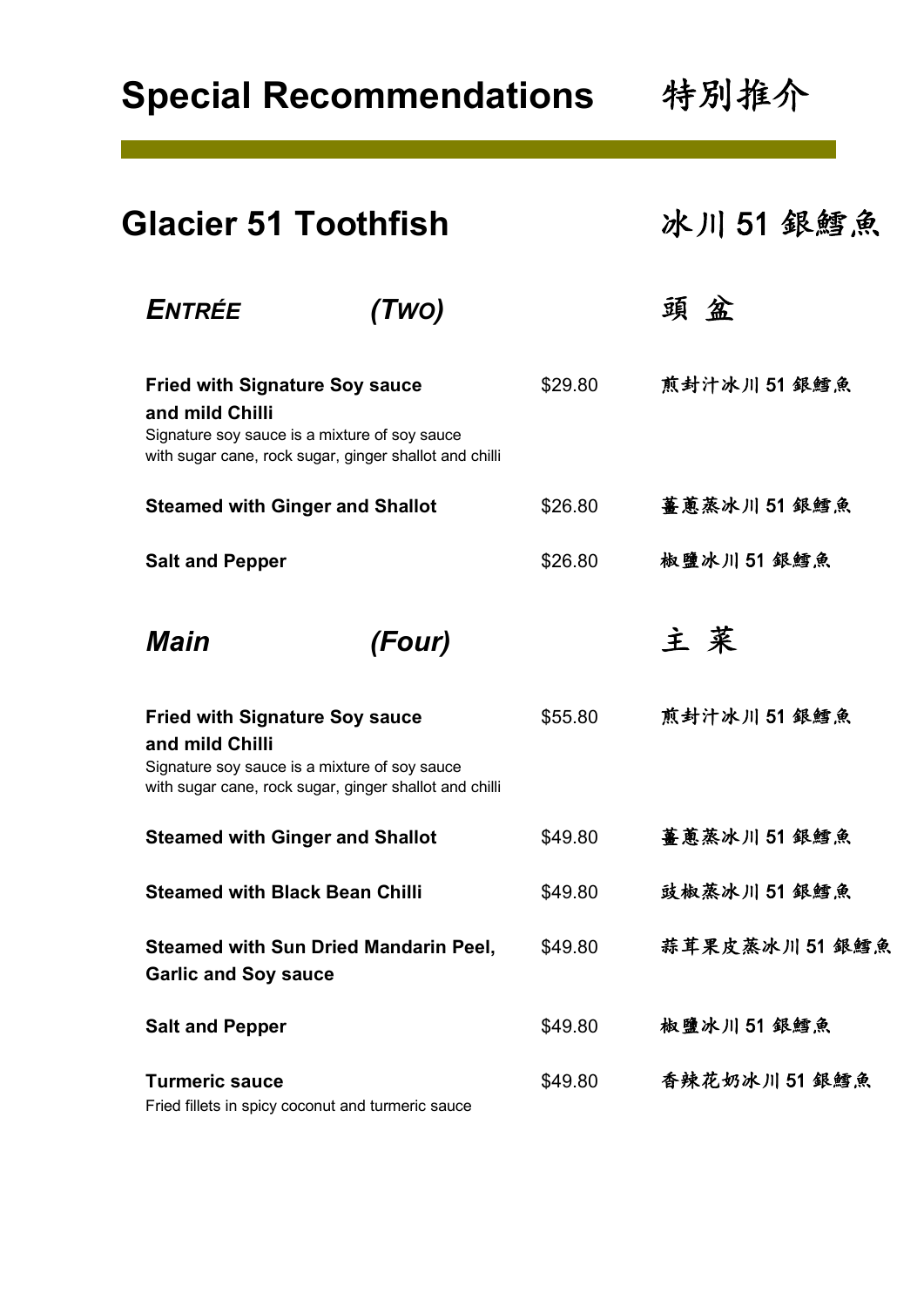### SEAFOOD FROM THE AQUARIUM 生猛海鮮

#### **MARKET PRICE**

| <b>ABALONE</b>                                                                                                                                                                                                                                                                                                                                                                                                  | 魚           |                                                                  |
|-----------------------------------------------------------------------------------------------------------------------------------------------------------------------------------------------------------------------------------------------------------------------------------------------------------------------------------------------------------------------------------------------------------------|-------------|------------------------------------------------------------------|
| Sashimi<br><b>Braised</b>                                                                                                                                                                                                                                                                                                                                                                                       |             | 刺身<br>油泡                                                         |
| <b>LOBSTER</b>                                                                                                                                                                                                                                                                                                                                                                                                  | 龍 蝦         |                                                                  |
| <b>KING CRAB</b>                                                                                                                                                                                                                                                                                                                                                                                                | 呈<br>帝<br>蟹 |                                                                  |
| <b>SNOW CRAB</b>                                                                                                                                                                                                                                                                                                                                                                                                | 雪<br>蟹      |                                                                  |
| <b>PIPIS</b>                                                                                                                                                                                                                                                                                                                                                                                                    | 游水蜆         |                                                                  |
| <b>Braised with Mentega (Fried Butter Milk sauce)</b><br>$\bullet$<br><b>Braised with Singapore Chilli sauce</b><br>$\bullet$<br><b>Braised with Ginger and Shallot</b><br><b>Braised with Garlic and Butter</b><br><b>Braised with Black Bean Chilli</b><br>Braised with XO Chilli sauce<br>Sauteed with Dry Curry<br>$\bullet$<br>Sauteed with Salt and Pepper<br>Sauteed with Golden Coated (Salty Egg York) |             | 奶油<br>星洲辣椒汁<br>薑蔥焗<br>蒜子牛油<br>豉椒<br>XO 醬<br>乾咖哩<br>椒鹽<br>金衣(咸旦黄) |
| <b>CORAL TROUT</b>                                                                                                                                                                                                                                                                                                                                                                                              | 東星斑         |                                                                  |
| <b>MORWONG</b>                                                                                                                                                                                                                                                                                                                                                                                                  | 三刀魚         |                                                                  |
| <b>Steamed with Ginger and Shallot</b><br><b>Steamed with Black Bean Chilli</b><br><b>Fried and Topped with Curry sauce</b>                                                                                                                                                                                                                                                                                     |             | 清蒸<br>豉椒蒸<br>咖哩汁                                                 |

• Fried and Topped with Turmeric sauce **the ending of the set of the set of the set of the set of the set of the set of the set of the set of the set of the set of the set of the set of the set of the set of the set of th** • Fried and Topped with Singapore Chilli sauce **Zames AR** 洲辣椒汁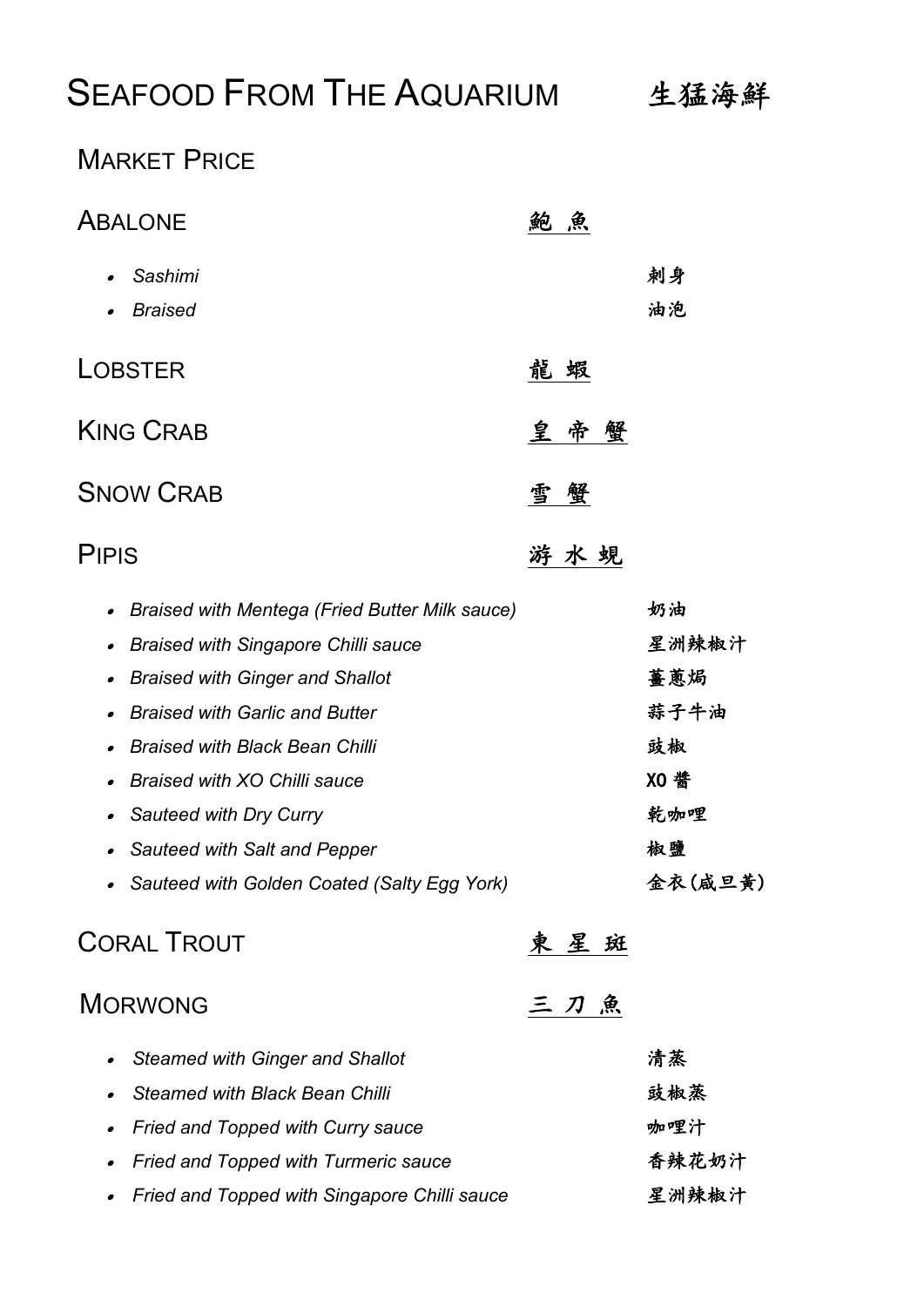### APPETISER 頭盆

|                                  | 0. Kuch Pie Tee (Tea Cup)<br>Diced spicy seafood and vegetables in crispy flour shell                                                                                                                         | Four         | \$29.00 | 稞拜地                          |
|----------------------------------|---------------------------------------------------------------------------------------------------------------------------------------------------------------------------------------------------------------|--------------|---------|------------------------------|
| 1.                               | <b>Mandarin Duck</b><br>Crispy fried duck served in pancake and hoi sin sauce                                                                                                                                 |              | \$35.80 | 香酥炸鴨拌薄餅                      |
|                                  | 2. Salt and Pepper Quail<br>Fried whole quail tossed with salt and pepper garlic chilli and shallot                                                                                                           | Two          | \$26.80 | 椒鹽鵪鶉                         |
| 3.                               | Seafood Sang Choy Bau<br>Stir fried diced seafood and vegetables in lettuce leaves                                                                                                                            | Four         | \$35.80 | 海鮮生菜包                        |
| 4.                               | Chicken Sang Choy Bau<br>Stir fried chicken mince and vegetables in lettuce leaves                                                                                                                            | Four         | \$25.80 | 雞蓉生菜包                        |
| 5.                               | <b>Tofu Sang Choy Bau</b><br>Stir fried diced tofu and vegetables in lettuce leaves                                                                                                                           | Four         | \$25.00 | 豆腐生菜包                        |
| 6.                               | Murtabuk (Rusty Motorbike)<br>Marinated beef mince wrapped in Malaysian bread                                                                                                                                 |              | \$26.80 | 咖哩煎牛肉餅                       |
| $7_{\scriptscriptstyle{\ddots}}$ | Seafood Roll<br>Seafood wrapped in rice paper with batter                                                                                                                                                     | Two          | \$24.00 | 酥炸海鮮卷                        |
| 8.                               | <b>Prawn Cutlets Fritter</b>                                                                                                                                                                                  | Two          | \$15.00 | 酥炸鳳尾蝦                        |
| 9.                               | <b>Thai Fish Cake</b><br>Deep fried fish mousse with sweet chilli sauce                                                                                                                                       | Two          | \$13.00 | 泰式炸魚餅                        |
|                                  | 10. Satay Chicken (Please allow 20 minutes)<br>Chicken skewers with peanut gravy                                                                                                                              | Two          | \$13.00 | 沙爹雞串                         |
|                                  | 11. Otak Otak<br>Grilled Ling fish fillet pieces in banana leaves                                                                                                                                             | Two          | \$19.00 | 呵達呵達                         |
|                                  | 12. Spring Roll<br>Vegetable roll with sweet and sour sauce                                                                                                                                                   | Two          | \$9.00  | 雜菜春卷                         |
|                                  | 13. Char Tow Kueh<br>Pan fried parsnip cake with dry shrimp and mince beef                                                                                                                                    |              | \$19.00 | 炒蘿蔔糕                         |
|                                  | 14. Mixed Entree<br>Spring roll, curry puff and fish cake                                                                                                                                                     | <b>Three</b> | \$18.00 | 雜錦炸盆                         |
|                                  | 15. Epok Epok<br>Curried chicken and potato wrapped in puff pastry                                                                                                                                            | Two          | \$12.00 | 咖哩角                          |
|                                  | 16. Half Shell Scallop                                                                                                                                                                                        | Two          | \$14.00 | 蒸新鮮帶子                        |
|                                  | <b>STEAMED WITH THE FOLLOWING SAUCES</b><br><b>Spicy Coconut and Turmeric</b><br>$\bullet$<br>Singapore Chilli<br>$\bullet$<br>Ginger and Shallot topped with Soy<br><b>Black Bean Chilli topped with Soy</b> |              | 煮法      | 香辣花奶汁<br>星洲辣椒汁<br>薑蔥蒸<br>豉椒蒸 |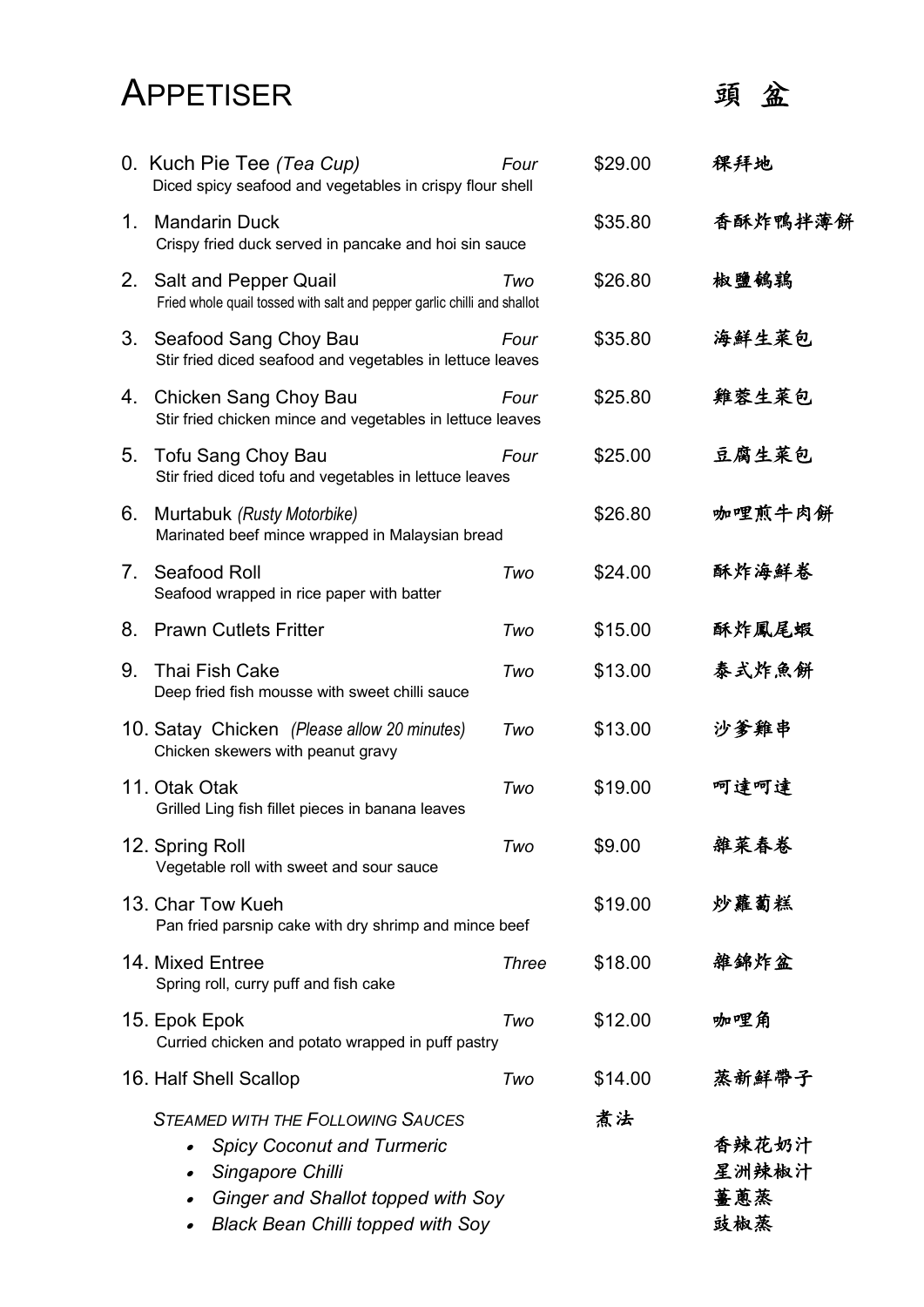### SOUP きょうしゃ 湯羹類

|     | 17. Seafood Hot & Sour Soup<br>Chinese style hot and sour seafood broth |                | \$16.80            | 中式酸辣湯 |
|-----|-------------------------------------------------------------------------|----------------|--------------------|-------|
|     | 18. Seafood Beancurd Soup<br>Diced seafood and beancurd in soup         |                | \$16.80            | 海皇豆腐羹 |
|     | 19. Crabmeat Sweet Corn Soup                                            |                | \$18.80            | 蟹肉粟米羹 |
|     | 20. Chicken Sweet Corn Soup                                             |                | \$13.80            | 雞絲粟米羹 |
| 21. | Beef and Egg Flower Soup                                                |                | \$13.80            | 西湖牛肉羹 |
|     | 22. Chicken Laksa                                                       | Small<br>Large | \$13.80<br>\$28.80 | 雞叻沙   |
| 23. | <b>Prawn Cutlets Laksa</b>                                              | Small<br>Large | \$19.80<br>\$35.80 | 蝦叻沙   |

|     | <b>SOFT SHELL CRAB</b><br>/ SQUID                                                   |         | 軟殼蟹<br>/尤 魚 |
|-----|-------------------------------------------------------------------------------------|---------|-------------|
|     | 24. Salt and Pepper Soft Shell Crab                                                 | \$36.80 | 椒鹽軟殼蟹       |
|     | 25. Soft Shell Crab Mentega<br>Sauteed soft shell crab with butter and curry leaves | \$36.80 | 奶油軟殼蟹       |
| 26. | Dry Curry Soft Shell Crab                                                           | \$36.80 | 乾咖哩軟殼蟹      |
|     | 27. Salt and Pepper Squid                                                           | \$36.80 | 椒鹽尤魚        |
| 28. | Dry Curry Squid                                                                     | \$36.80 | 乾咖哩尤魚       |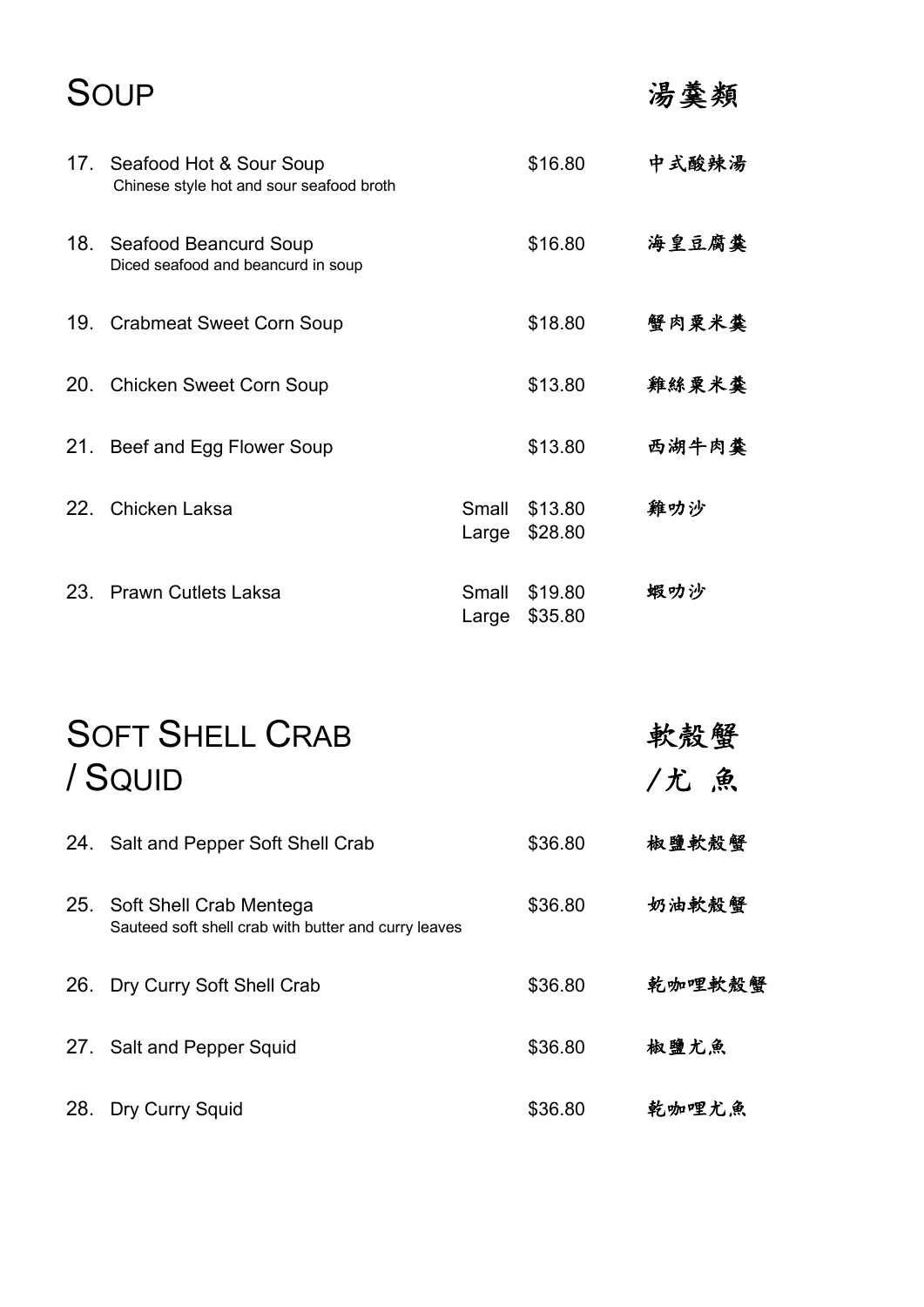#### SCALLOP <sup>帶子</sup>



#### *We serve Australian scallops, which are internationally recognized as the market leader.*

| 29. Scallop with Ginger and Shallot                                                          | \$49.80 | 薑蔥炒帶子   |
|----------------------------------------------------------------------------------------------|---------|---------|
| 30. Scallop with Sugar Snap Peas                                                             | \$49.80 | 蜜糖豆炒帶子  |
| 31. Scallop in Satay Hot Pot<br>Scallops and vermicelli in hot pot                           | \$52.80 | 沙爹帶子煲   |
| 32. Kam Sa Scallop Hot Pot<br>Scallops, chicken mince and vermicelli in hot pot              | \$59.80 | 金沙粉絲帶子煲 |
| 33. Assam Scallop<br>Scallops in hot and spicy tamarind sauce                                | \$49.80 | 阿三帶子    |
| 34. Scallop in Turmeric Sauce                                                                | \$49.80 | 香辣花奶帶子  |
| 35. Kelantan Scallop in Coconut Shell<br>Scallops in turmeric, fresh chilli and coconut milk | \$54.80 | 吉蘭丹椰子帶子 |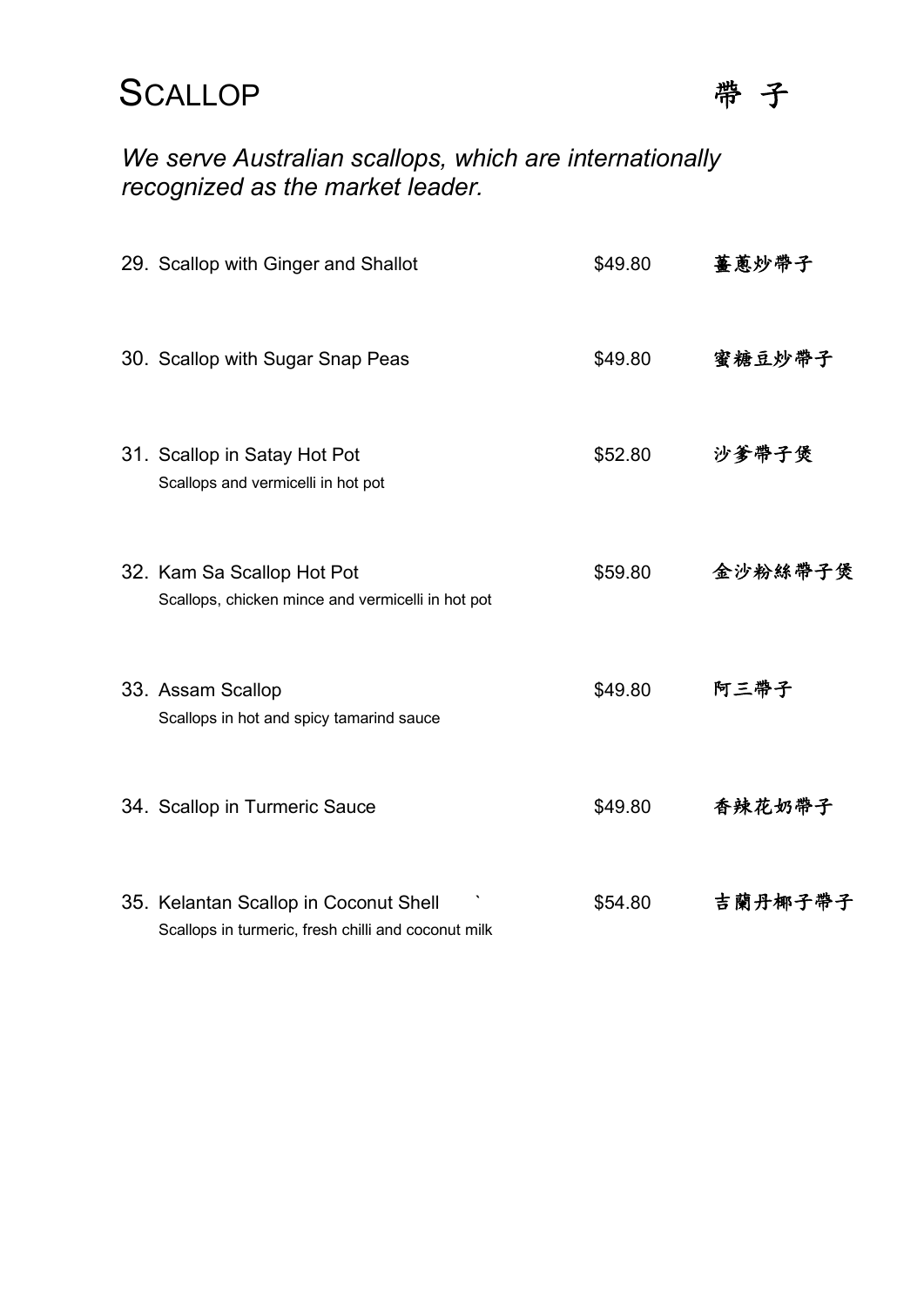### **SEAFOOD**

海鮮

| 36. | <b>Golden Coated Prawn Cutlets</b><br>Sauteed prawn cutlets with salty egg york                     | \$45.80 | 金衣鳳尾蝦                 |
|-----|-----------------------------------------------------------------------------------------------------|---------|-----------------------|
| 37. | <b>Honey Prawn Cutlets</b><br>Battered prawn cutlets glazed with honey sauce                        | \$40.80 | 蜜糖鳳尾蝦                 |
|     | 38. Salt and Pepper Prawn Cutlets                                                                   | \$40.80 | 椒鹽鳳尾蝦                 |
|     | 39. Sze Chuan Prawn Cutlets                                                                         | \$40.80 | 川醬鳳尾蝦                 |
| 40. | <b>XO Chilli Prawn Cutlets</b>                                                                      | \$40.80 | XO 醤鳳尾蝦               |
|     | 41. Prawn Cutlets with Cashew Nuts                                                                  | \$40.80 | 腰果鳳尾蝦                 |
|     | 42. Prawn Cutlets in Satay Hot Pot<br>Prawn cutlets and vermicelli in hot pot                       | \$43.80 | 沙爹鳳尾蝦煲                |
| 43. | Seafood Beancurd Hot Pot<br>Prime Ling fish fillet, prawn cutlet, scallop & squid                   | \$43.80 | 海鮮豆腐煲<br>魚柳,鳳尾蝦,帶子,尤魚 |
| 44. | Steamed Ling Fish Fillets with Ginger Shallot                                                       | \$40.80 | 薑蔥蒸魚柳                 |
| 45. | Steamed Ling Fish Fillets with Black Bean Chilli                                                    | \$40.80 | 豉椒蒸魚柳                 |
|     | 46. Sweet and Sour Ling Fish Fillet                                                                 | \$40.80 | 甜酸咕嚕魚柳                |
| 47. | Steamed Fillet of Salmon with Garlic and<br><b>Sun Dried Mandarin Peel</b><br>Topped with soy sauce | \$40.80 | 蒜茸果皮蒸三文魚              |
| 48. | Steamed Fillet of Salmon with Black Bean Chilli<br>Topped with soy sauce                            | \$40.80 | 豉椒蒸三文魚                |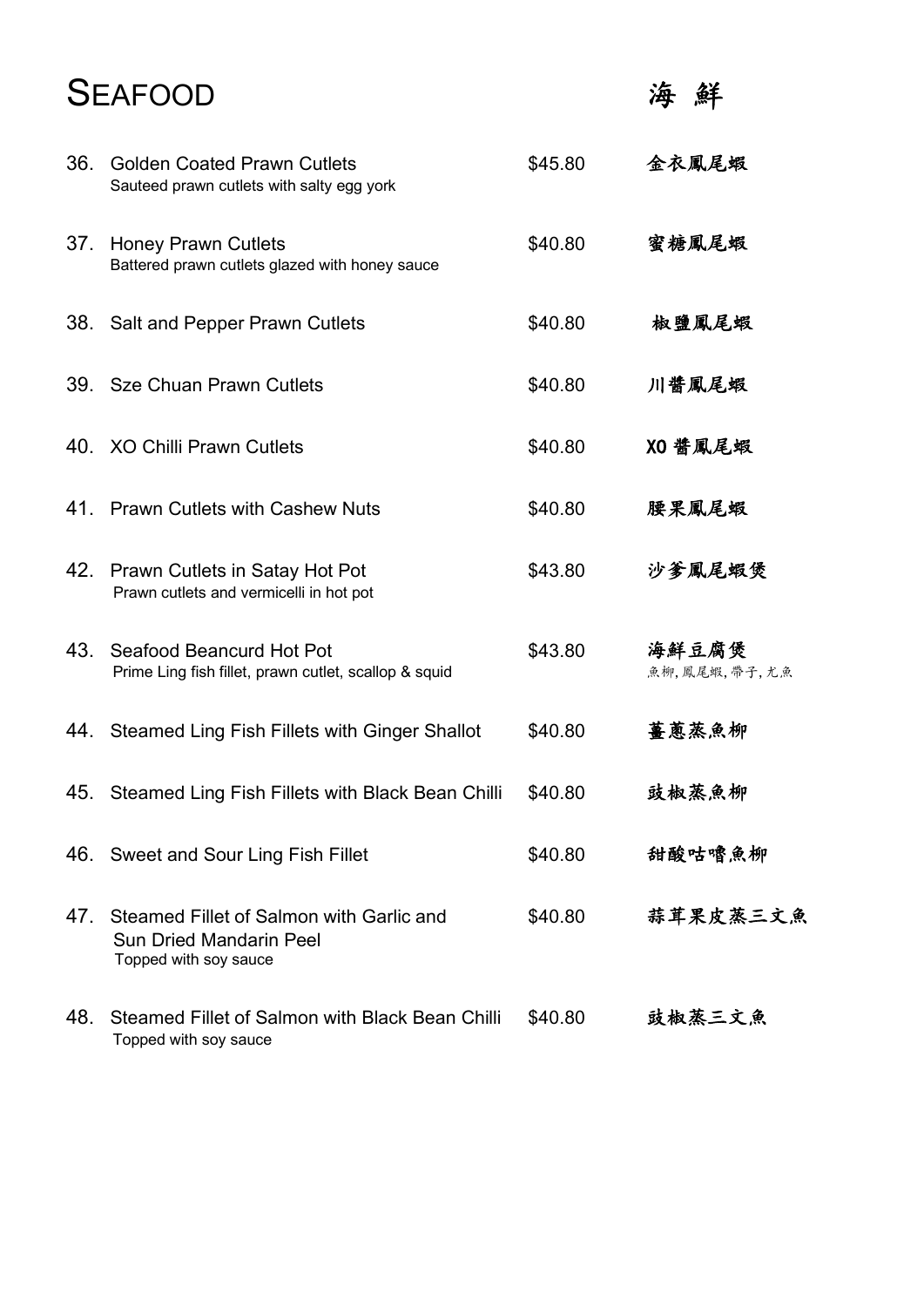|  | <b>MALAYSIAN SEAFOOD DISHES</b>                                                                         |         | 馬來風味     |
|--|---------------------------------------------------------------------------------------------------------|---------|----------|
|  | 49. Mentega Prawn Cutlets<br>Sauteed prawn cutlets with butter and curry leaves                         | \$45.80 | 奶油鳳尾蝦    |
|  | 50. Kelantan Prawn Cutlets in Coconut Shell<br>Prawn cutlets in turmeric, fresh chilli and coconut milk | \$45.80 | 吉蘭丹椰子鳳尾蝦 |
|  | 51. Prawn Cutlets in Turmeric<br>Prawn cutlets in spicy coconut and turmeric sauce                      | \$40.80 | 香辣花奶鳳尾蝦  |
|  | 52. Penang Kapitan Prawn Cutlets<br>Prawn cutlets in fresh chilli, herbs and coconut milk               | \$40.80 | 檳城甲必丹鳳尾蝦 |
|  | 53. Sambal Prawn Cutlets<br>Stir fried prawn cutlets in sambal chilli                                   | \$40.80 | 三巴鳳尾蝦    |
|  | 54. Assam Prawn Cutlets<br>Prawn cutlets in hot and spicy tamarind sauce                                | \$40.80 | 阿三鳳尾蝦    |
|  | 55. Dry Curry Prawn Cutlets<br>Sauteed prawn cutlets in malaysian aromatic curry paste                  | \$40.80 | 乾咖哩鳳尾蝦   |
|  | 56. Kari Prawn Cutlets<br>Prawn cutlets in malaysian aromatic curry sauce                               | \$40.80 | 咖哩鳳尾蝦    |
|  | 57. Prawn Cutlets Belachan<br>Sauteed prawn cutlets and vegetables with chilli shrimp paste             | \$40.80 | 馬拉盞鳳尾蝦   |
|  | 58. Prawn Cutlets in Singapore Chilli Sauce                                                             | \$40.80 | 星洲辣椒鳳尾蝦  |

| 59. Salmon in Turmeric Sauce<br>Fried fillets of salmon in spicy coconut and turmeric sauce | \$40.80 | 香辣花奶三文魚 |
|---------------------------------------------------------------------------------------------|---------|---------|
| 60.  Penang Kapitan Fish<br>Fillets of Ling fish in fresh chilli, herbs and coconut milk    | \$40.80 | 甲必丹魚柳   |
| 61.  Kari Fish<br>Boneless fillets of Ling fish and vegetables in aromatic curry sauce      | \$40.80 | 咖哩魚柳    |
| 62. Assam Fish<br>Boneless fillets of Ling fish in hot and spicy tamarind sauce             | \$40.80 | 阿三魚柳    |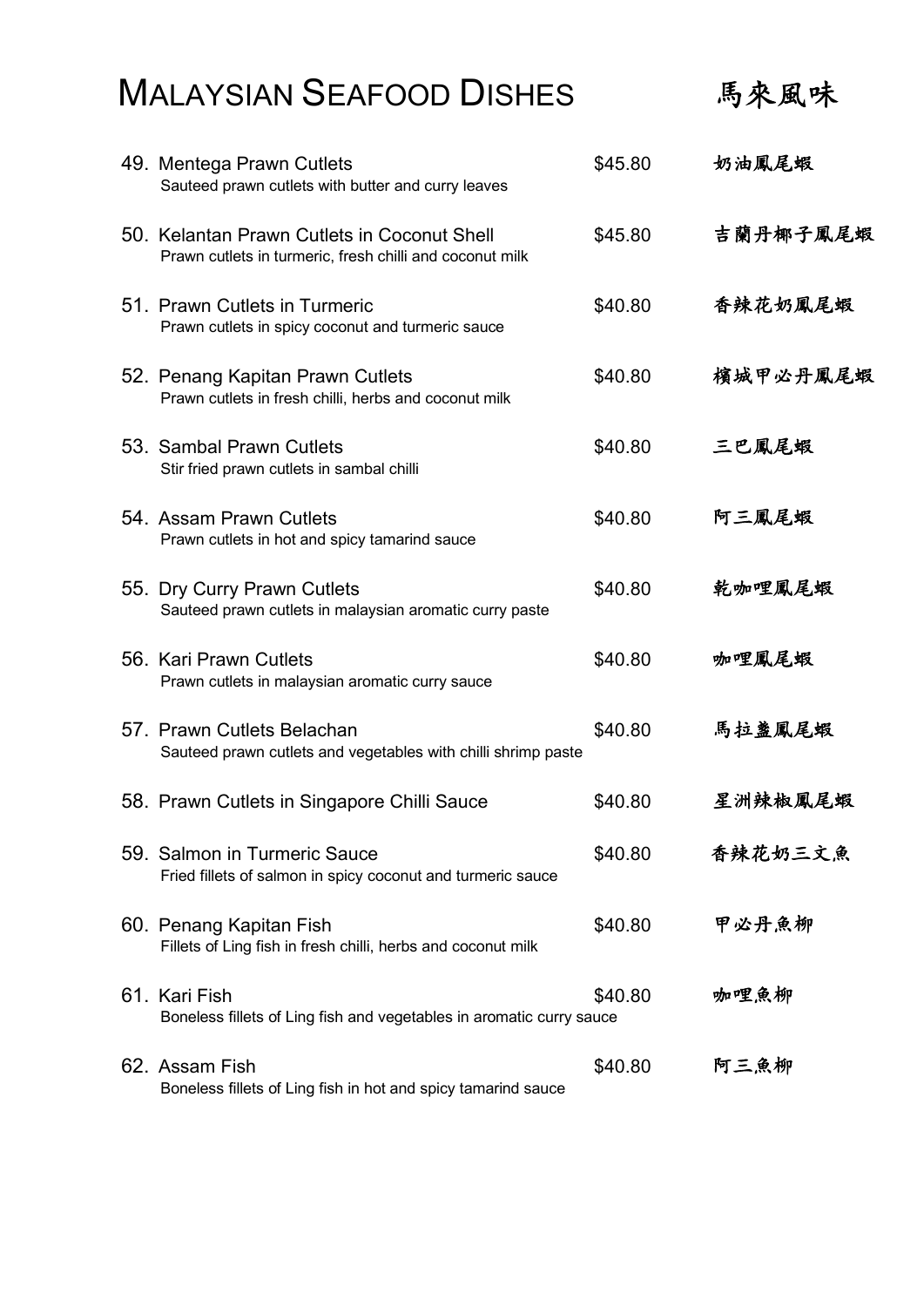### STEAK キ柳

#### *All Steak can be chosen from with Diced cut or Sliced Fillet*

| 63. Steak Fillet with Honey and Black Pepper | \$39.80 | 蜜椒牛柳   |
|----------------------------------------------|---------|--------|
| 64. Steak Fillet with XO Chilli              | \$39.80 | XO 醬牛柳 |
| 65. Steak Fillet Cantonese Style             | \$39.80 | 廣東牛柳   |
| 66. Diced Steak Fillet with Wasabi Sauce     | \$39.80 | 青芥辣牛柳  |
| 67. Steak Fillet with Preserved Olive Leaves | \$39.80 | 欖菜煎牛柳  |

### MEAT 㚿五

| 68. | Beef with Chinese Broccoli                                                           | \$29.80 | 芥籣牛肉  |
|-----|--------------------------------------------------------------------------------------|---------|-------|
| 69. | <b>Beef Cashew Nuts</b>                                                              | \$29.80 | 腰果牛肉  |
|     | 70. Beef in Oyster Sauce                                                             | \$29.80 | 蠔油牛肉  |
| 71. | Beef in Black Bean Sauce                                                             | \$29.80 | 豉汁牛肉  |
|     | 72. Sze Chuan Beef                                                                   | \$29.80 | 川醬炒牛肉 |
|     | 73. Beef in Satay Hot Pot<br>Beef and vermicelli in hot pot                          | \$33.80 | 沙爹牛肉煲 |
|     | 74. Stir Fried Spicy Snake Beans<br>Fried with beef mince, dry conpoy and dry chilli | \$29.80 | 干燒四季豆 |
| 75. | Mongolian Lamb                                                                       | \$36.80 | 蒙古羊肉  |

### MALAYSIAN MEAT DISHES 5 馬來風味

|     | 76. Kari Lamb<br>Traditional lamb curry with potato                            | \$35.80 | 咖哩羊肉   |
|-----|--------------------------------------------------------------------------------|---------|--------|
| 77. | Daging Rendang<br>Stewed diced chuck beef with herbs, chilli and coconut cream | \$29.80 | 乾辣味牛肉  |
|     | 78. Sambal Daging<br>Stir fried beef in sambal chilli                          | \$29.80 | 三巴牛肉   |
| 79. | Beef with Chilli and Fresh Herbs                                               | \$29.80 | 香草牛肉   |
| 80. | Braised Beef in Singapore Chilli Sauce                                         | \$29.80 | 星洲辣椒牛肉 |
| 81. | Lamb with Chilli and Fresh Herbs                                               | \$37.80 | 香草羊肉   |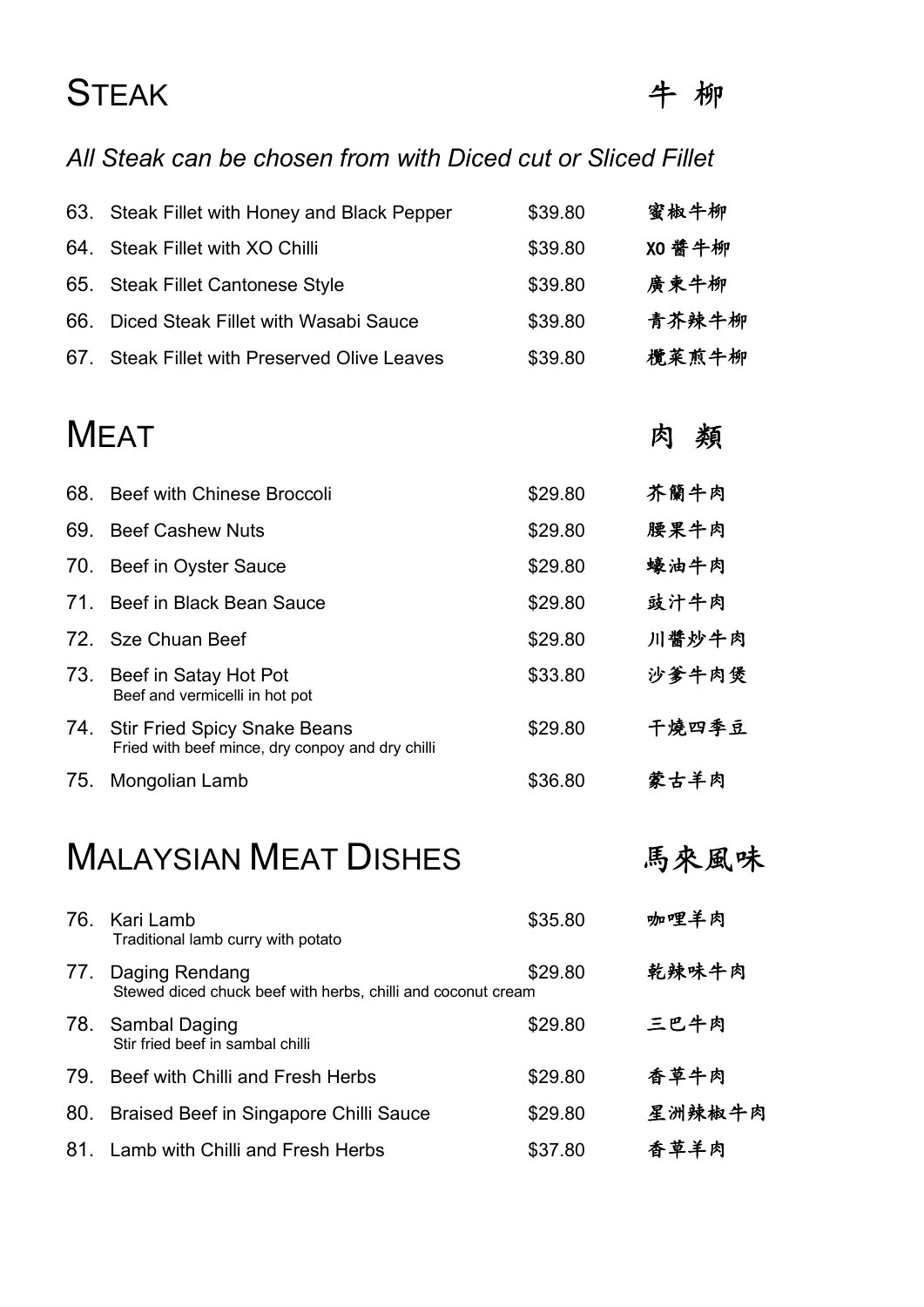#### POULTRY 家禽

| 82. | Sze Chuan Chicken                                                                                  | \$28.80 | 川醬雞片  |
|-----|----------------------------------------------------------------------------------------------------|---------|-------|
| 83. | Chicken with Mixed Vegetable                                                                       | \$28.80 | 雜菜雞片  |
| 84. | <b>Chicken with Cashew Nuts</b>                                                                    | \$28.80 | 腰果雞片  |
| 85. | Chicken in Black Bean Sauce                                                                        | \$28.80 | 豉汁雞片  |
| 86. | Lemon Chicken<br>Fillets of chicken breast in batter with lemon sauce on side                      | \$28.80 | 檸檬軟雞  |
| 87. | Mongolian Chicken                                                                                  | \$28.80 | 蒙古雞片  |
| 88. | <b>Shantung Chicken</b><br>Boneless fried chicken with preserved vegetables soy vinegar and chilli | \$31.80 | 山東雞   |
| 89. | Crispy Skin Chicken                                                                                | \$31.80 | 脆皮雞   |
| 90. | Sweet & Sour Chicken<br>Deep fried thigh fillet with pineapple in sweet & sour sauce               | \$31.80 | 菠蘿咕嚕雞 |
| 91. | Honey Chicken<br>Battered thigh fillet glazed with honey sauce                                     | \$31.80 | 蜜糖脆雞球 |
| 92. | Grandma Tofu<br>Diced tofu, preserved vegetables, chicken mince in mild chilli sauce               | \$28.80 | 麻婆豆腐  |
| 93. | Chicken in Satay Hot Pot                                                                           | \$31.80 | 沙爹雞煲  |
| 94. | Sze Chuan Chicken and Egg Plant Hot Pot                                                            | \$31.80 | 魚香茄子煲 |
| 95. | <b>Braised Duck and Chinese Mushroom</b>                                                           | \$45.80 | 北菇扒鴨  |
| 96. | <b>Duck in Crabmeat Sauce</b>                                                                      | \$49.80 | 蟹肉扒鴨  |

### MALAYSIAN POULTRY DISHES 高來風味

| 97. | Kelantan Chicken in Coconut Shell<br>Chicken breast fillets in turmeric, fresh chilli and coconut milk | \$34.80 | 吉蘭丹椰子雞 |
|-----|--------------------------------------------------------------------------------------------------------|---------|--------|
| 98. | Penang Kapitan Chicken<br>Chicken breast fillets in fresh chilli, herbs and coconut milk               | \$28.80 | 檳城甲必丹雞 |
| 99. | <b>Chicken in Turmeric Sauce</b><br>Chicken breast fillets in spicy coconut and turmeric sauce         | \$28.80 | 香辣花奶雞  |
|     | 100. Sambal Chicken<br>Stir fried chicken breast fillets in sambal chilli                              | \$28.80 | 三巴雞片   |
|     | 101. Chicken with Chilli and Fresh Herbs                                                               | \$28.80 | 香草雞片   |
|     | 102. Braised Chicken in Singapore Chilli Sauce                                                         | \$28.80 | 星洲辣椒雞  |
|     | 103. Dry Curry Duck                                                                                    | \$39.80 | 乾咖哩鴨   |
|     | 104. Duck in Turmeric Sauce<br>Boneless duck in spicy coconut and turmeric sauce                       | \$39.80 | 香辣花奶鴨  |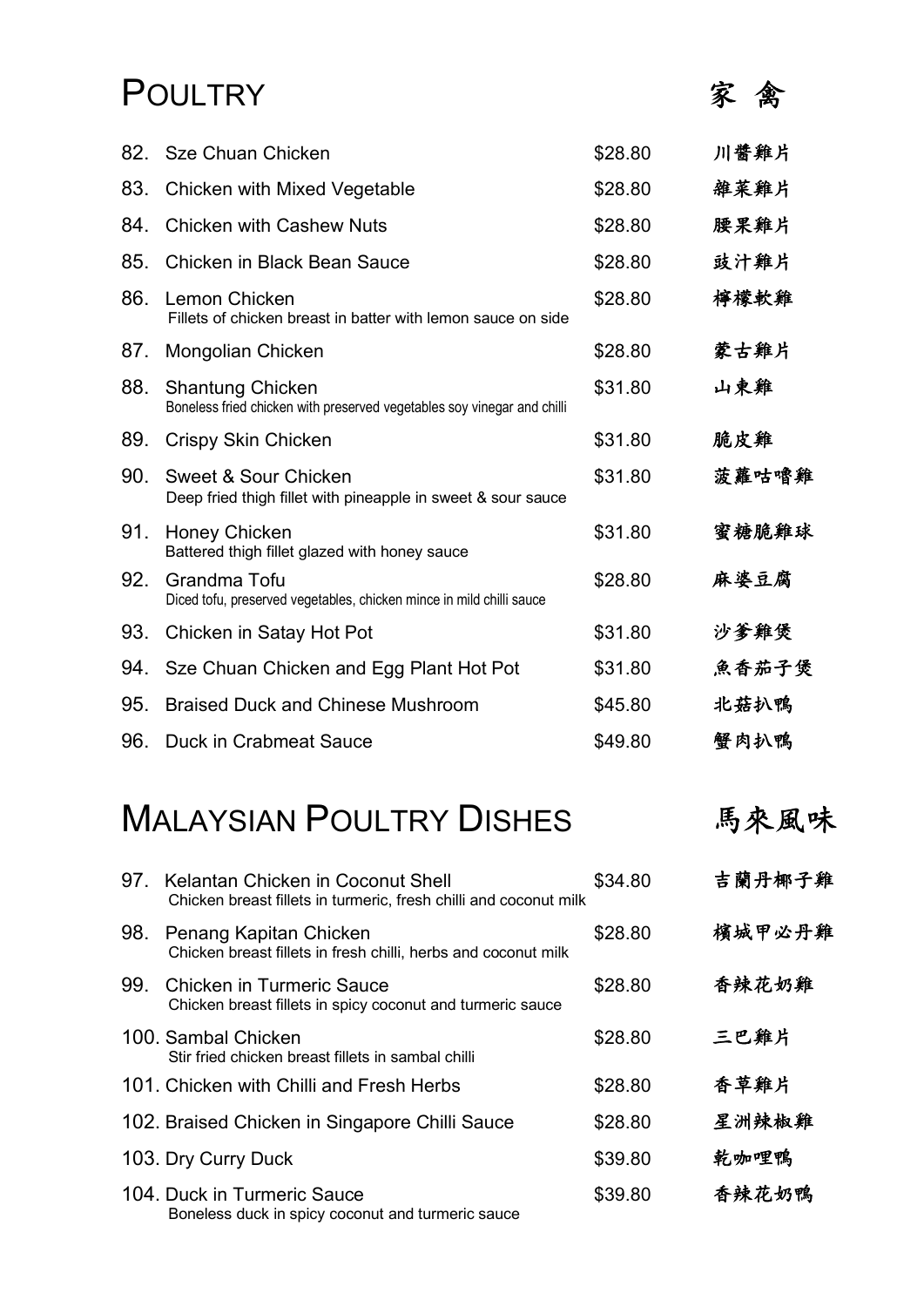### VEGETABLES AND BEANCURD 蔬菜及豆腐

| 105. | Iceberg Lettuce in Chili Beancurd Sauce                                       | \$22.80 | 椒絲腐乳西生菜 |
|------|-------------------------------------------------------------------------------|---------|---------|
|      | 106. Vegetables in Crabmeat Sauce                                             | \$43.80 | 蟹肉扒時菜   |
|      | 107. Stir Fried Mixed Green                                                   | \$24.80 | 清炒雜菜    |
|      | 108. Stir Fried Spinach with Garlic                                           | \$24.80 | 蒜子菠菜    |
|      | 109. Chinese Broccoli in Ginger Sauce                                         | \$24.80 | 薑汁芥蘭    |
|      | 110. Snake Bean with Preserved Olive Leaves                                   | \$24.80 | 欖菜四季豆   |
| 111. | Snake Beans Mentega<br>Sauteed with butter and curry leaves                   | \$26.80 | 奶油四季豆   |
| 112. | Sayur Goreng Belachan<br>Stir fried Mixed vegetables with chilli shrimp paste | \$24.80 | 馬拉盞雜菜   |
|      | 113. Mixed Vegetables Curry                                                   | \$24.80 | 咖哩雜菜    |
|      | 114. Egg Plant Belachan                                                       | \$25.80 | 茄子馬拉盞   |
|      | 115. Salt and Pepper Egg Plant                                                | \$25.80 | 椒鹽茄子    |
|      | 116. Salt and Pepper Tofu                                                     | \$25.80 | 椒鹽豆腐    |
|      | 117. Beancurd and Vegetables in Oyster Sauce                                  | \$26.80 | 紅燒豆腐    |
| 118. | <b>Tofu and Cashew Nuts</b>                                                   | \$25.80 | 腰果豆腐    |
| 119. | Shiitake Mushroom with Broccoli                                               | \$29.80 | 北菇扒西蘭花  |